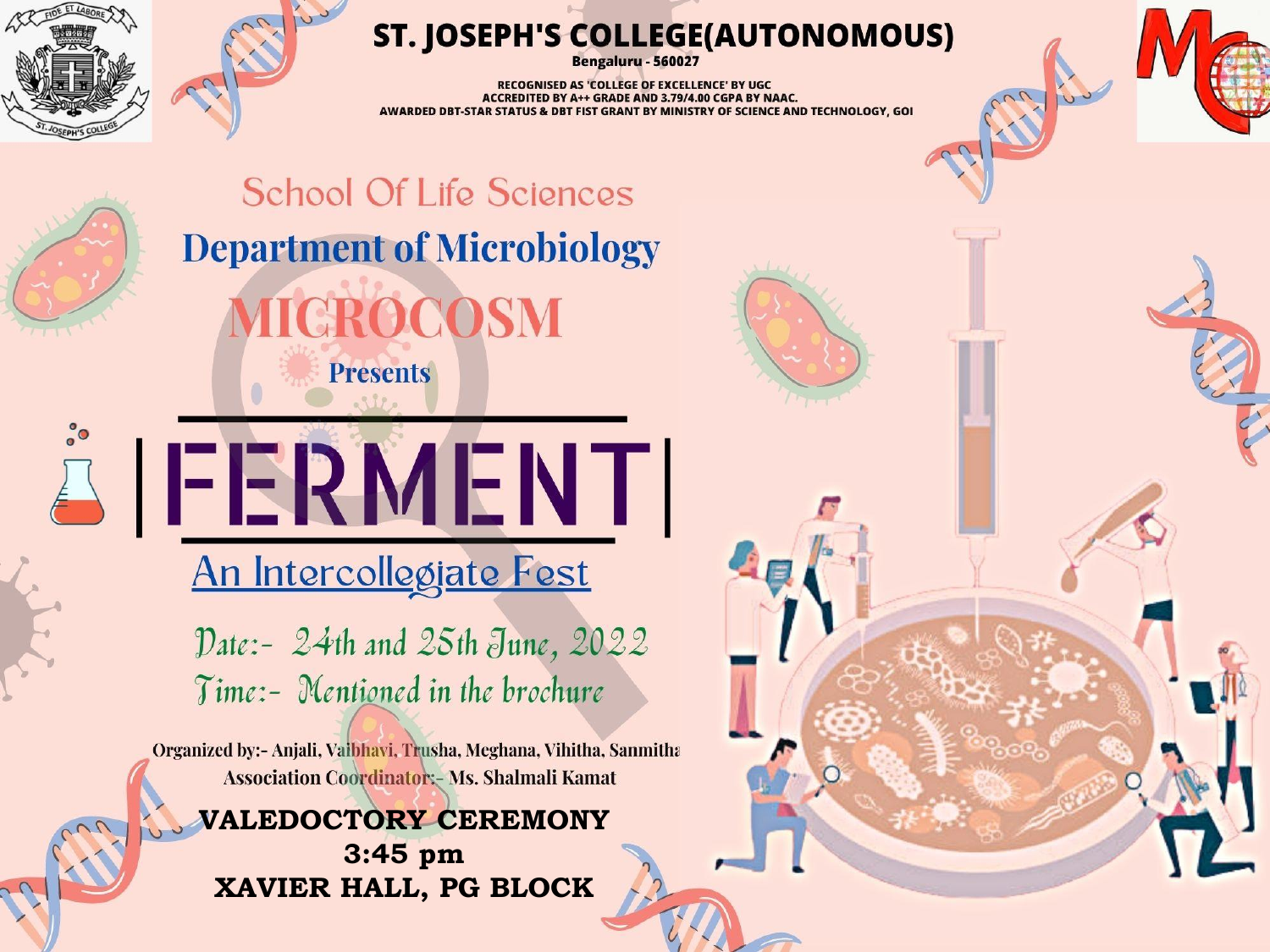# **REGISTRATION**

### **<https://forms.gle/A6E9kjCjpbUfjbfHA>**

For doubts/clarifications feel free to contact: ANJALI: 6363544018 MEGHANA: 7760766006

# **PAYMENT**

*OPTION 1:* Rs. 50 per person for as many events as you choose *OPTION 2*: Rs. 20 per event (Group or individual)

Payments can be made to: **TRUSHA S MAAKAM: 9480681421**



UPI ID: trushamaakam@okhdfcbank >

*Scan to pay*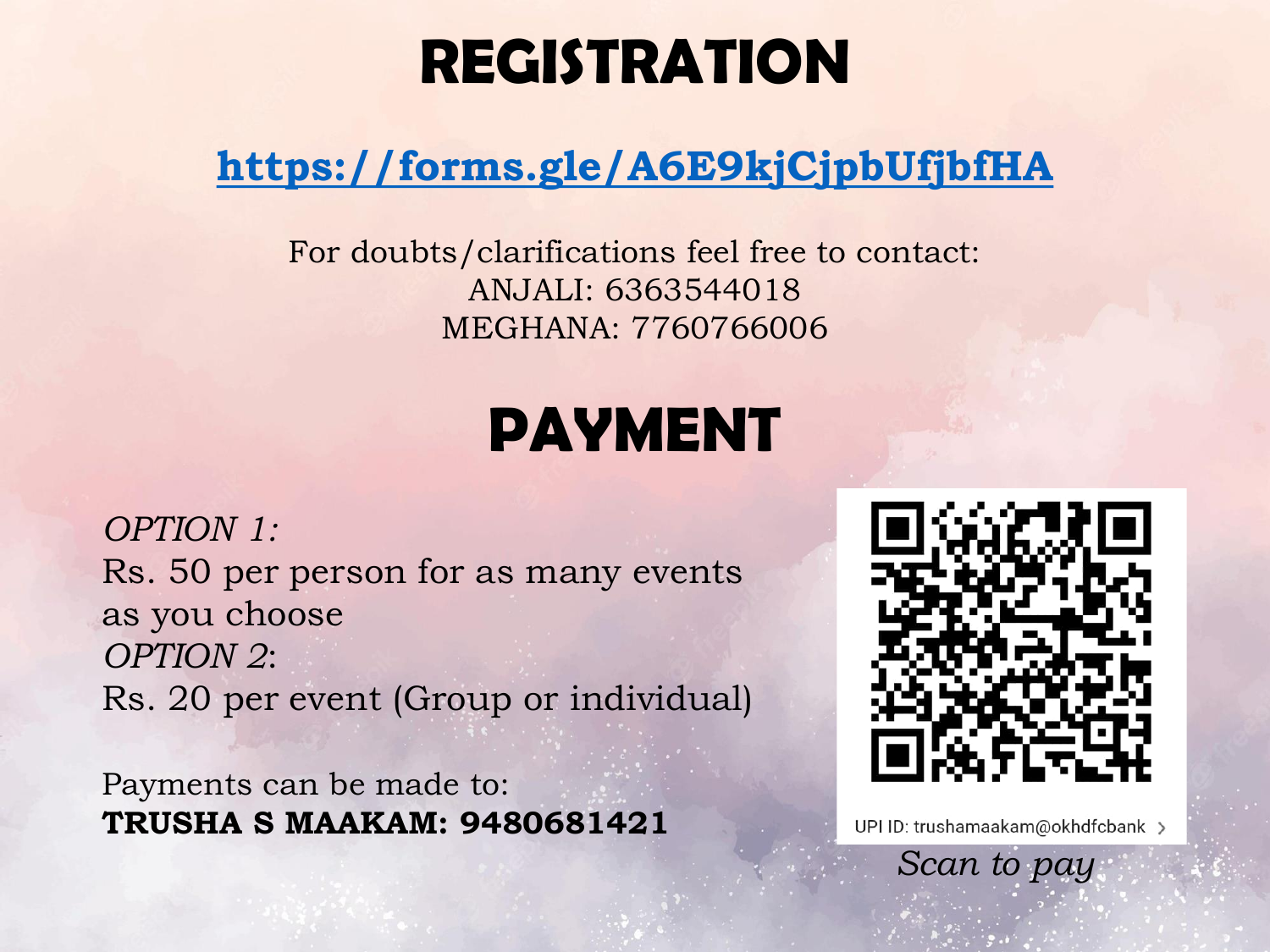# **OFFLINE EVENTS**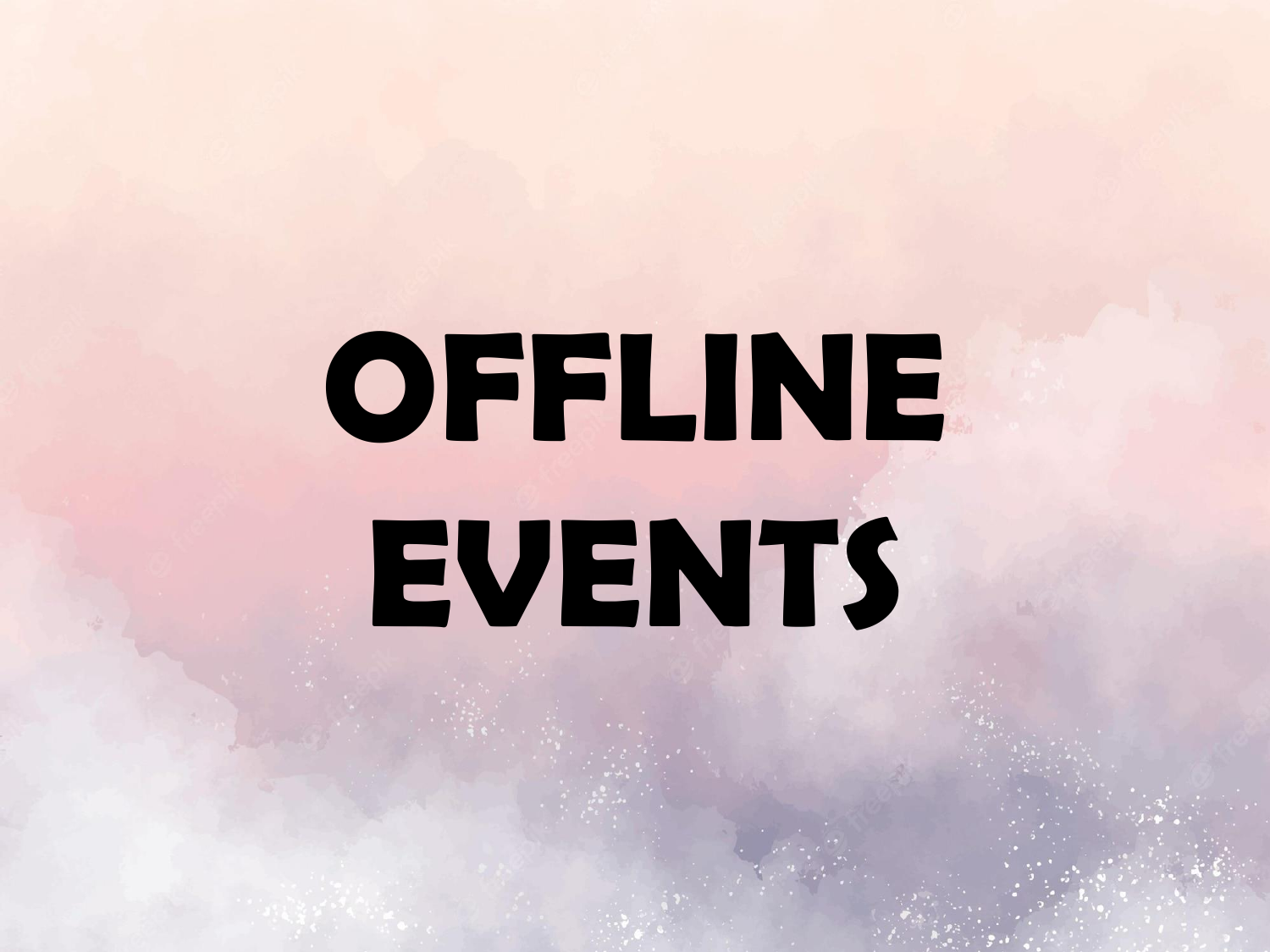## **Mesozoic Escape: Second Extinction**

*Escape Room*

Locked in a room with mind boggling challenges, only the wittiest of the *witty can make it out! Register if you think you can crack the code!*

#### **DATE: 25/06/2022 TIME: 10:00 am VENUE: AV ROOM, PG block**

- 1. Teams of **3 members** to be formed
- 2. All the registered members in a team must be present at the venue in the given time slot.
- 3. The team to solve ALL clues and escape the room in the least amount of time will win the event.
- 4. Participants are requested to not damage any of the props in the room, as the same shall be used for the upcoming teams. Such behavior might lead to deduction in points.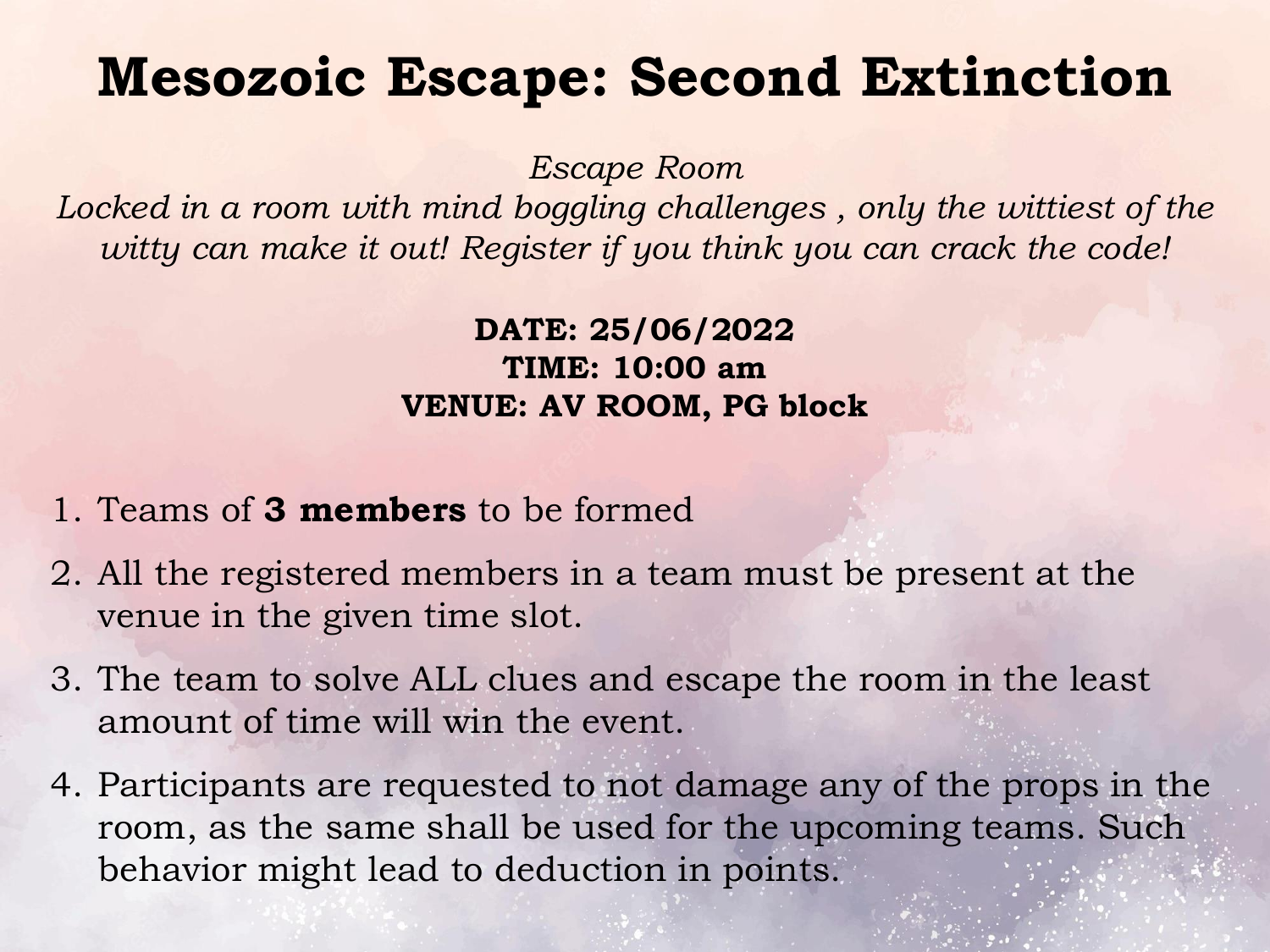## **Through the Microverse**

*An exciting relay race-like event , where teamwork makes the dream work. Register for a fun challenge* 

> **DATE: 25/06/2022 TIME: 12:00 pm VENUE: XAVIER HALL, PG block**

- 1. Teams of **3 members** to be formed
- 2. All members of the team must assemble at the venue mentioned.
- 3. The game consists of three stages with one member at each stage.
- 4. The first three teams to finish the entire relay first, win the game.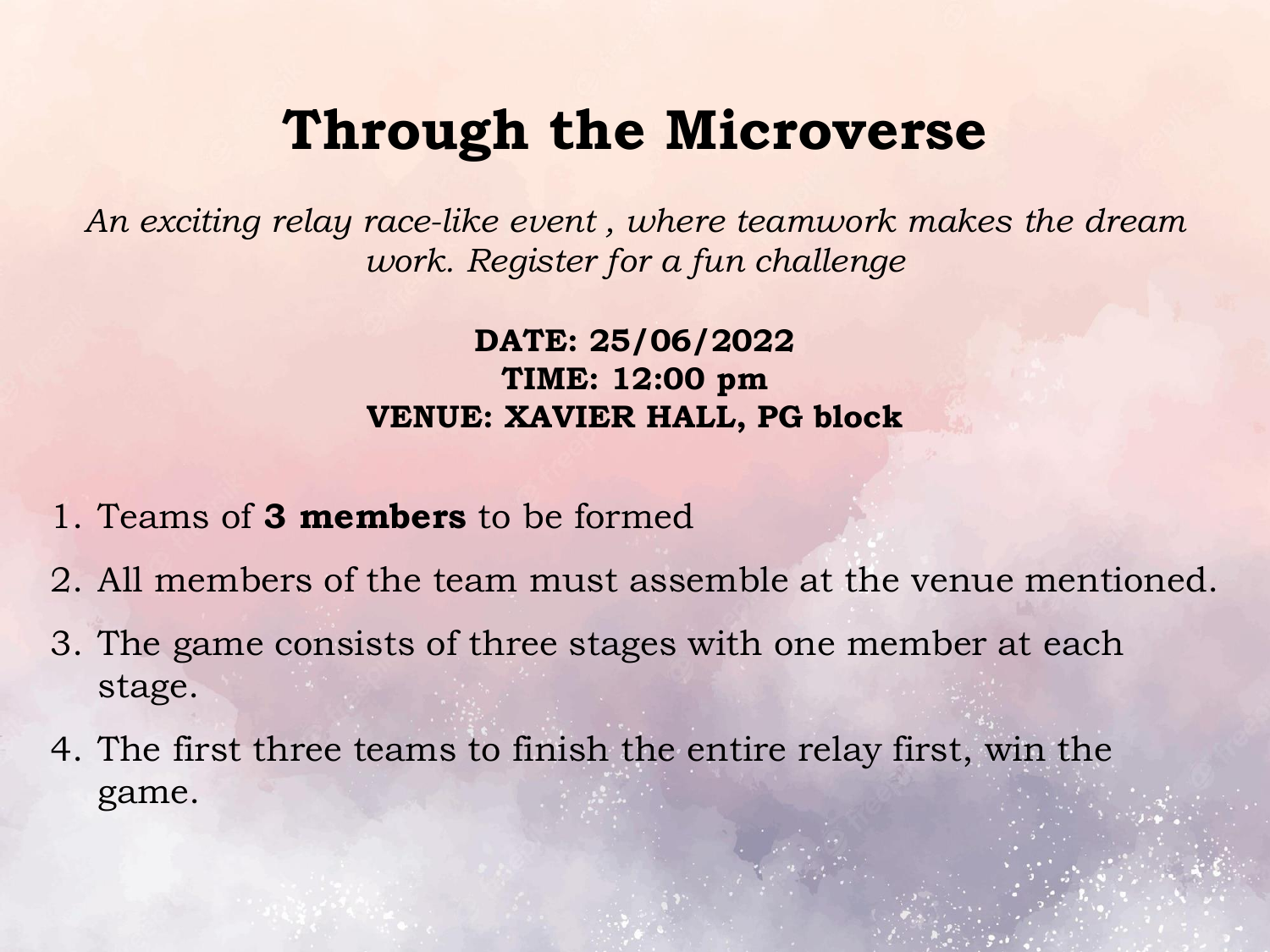## **Treasure Hunt**

*Finders Keepers! Register for the classic treasure hunt.* 

**DATE: 25/06/2022 TIME: 2:00 pm VENUE: PG BLOCK**

- 1. Teams of **3 members** to be formed
- 2. All members of the team must assemble at the venue mentioned
- 3. No destruction of college property will be entertained
- 4. College decorum must be maintained. Refrain from shouting/yelling, fighting and littering.
- 5. Teams failing to follow the rules will be immediately disqualified.
- 6. Team members should remain together throughout the game. If an individual leaves the team they shall be disqualified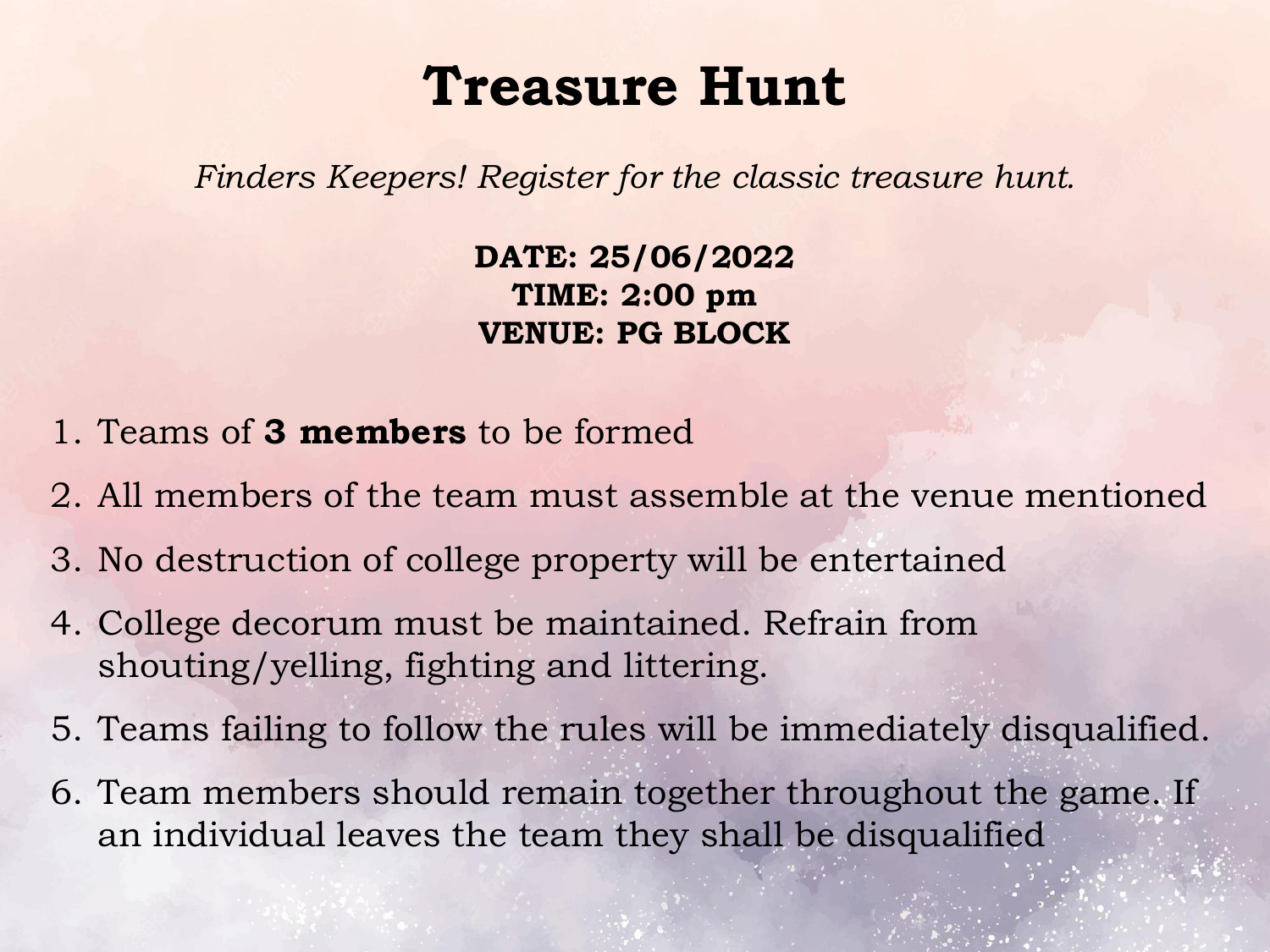## **Snapshot**

*A picture is worth a thousand words! Capture the moment and describe it in a sentence. The topic for the event will be released later.*

#### **DATE: 25/06/2022 TIME: 10:30 am VENUE: COLLEGE PREMISES**

- 1. It is an **individual** event.
- 2. Only one entry to be submitted through the google form circulated during the event.
- 3. No plagiarism allowed.
- 4. No editing or using photoshop (basics are allowed)
- 5. Entries to be submitted in jpeg format.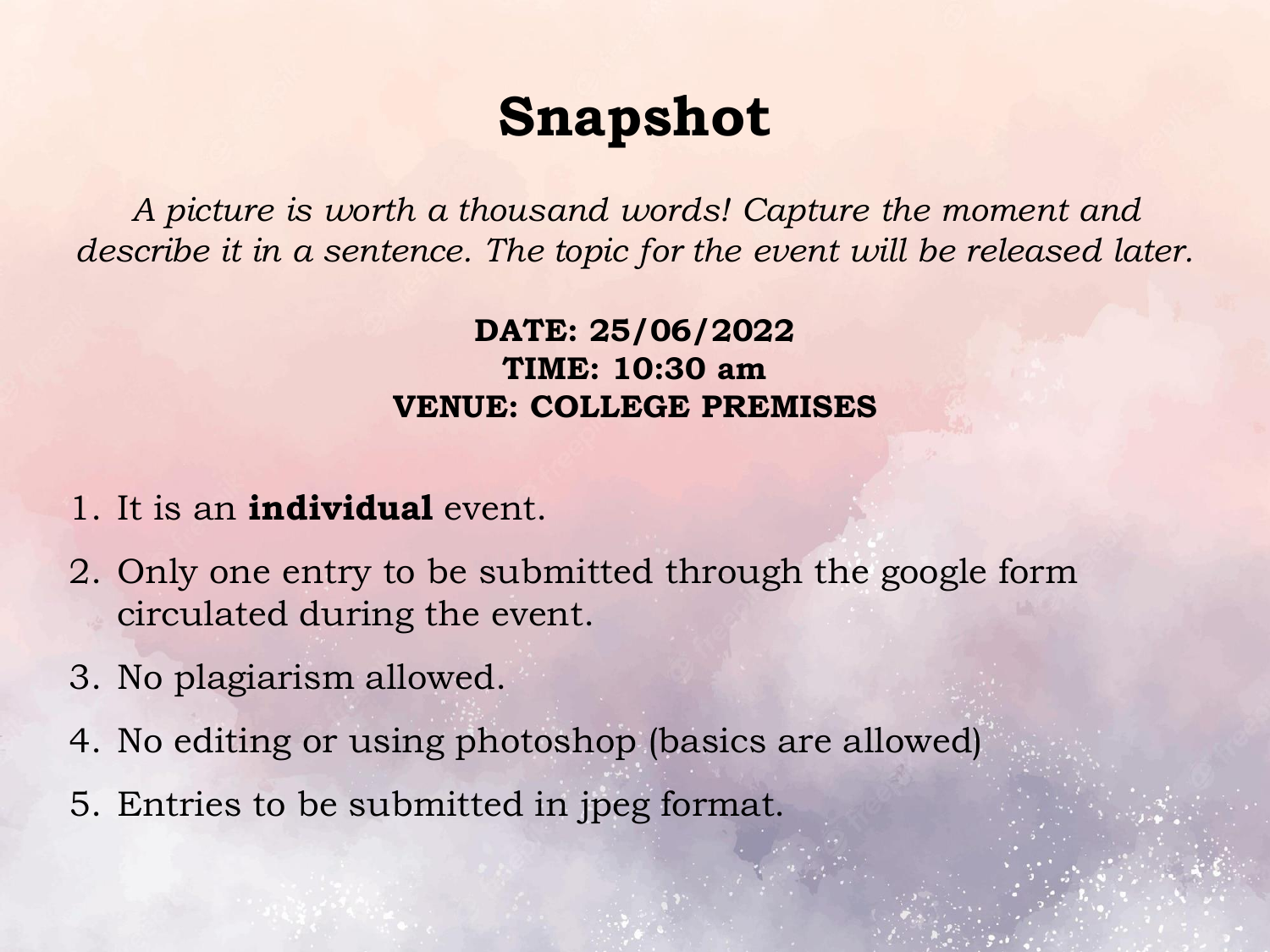# **ONLINE EVENTS**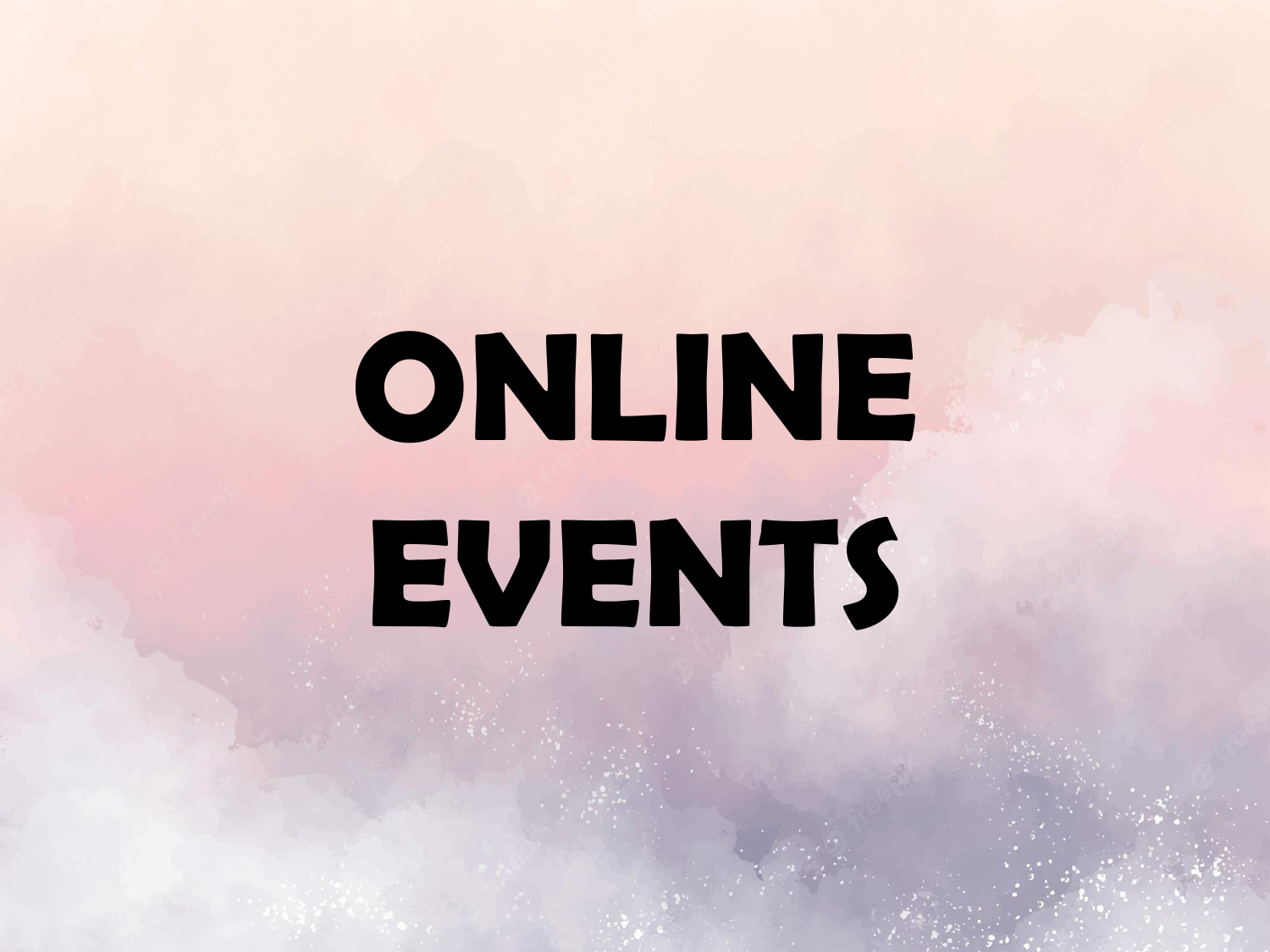# **Tag! You're it**

*When an innocent childhood game becomes ominous, everyone turns their heads. Run away from "it", run fast!*

> **DATE: 24/06/2022 TIME: 6:00 pm PLATFORM: ZOOM**

- 1. Teams of **3 members** to be formed
- 2. Each team will be represented as one of the characters and compete with other teams on the virtual race track.
- 3. This event consists of questions to which the participants must type the answers in the chat window.
- 4. First 3 teams with the correct answers (as received by the host) will move one step ahead in the race.
- 5. The first 3 teams to reach the finish line wins.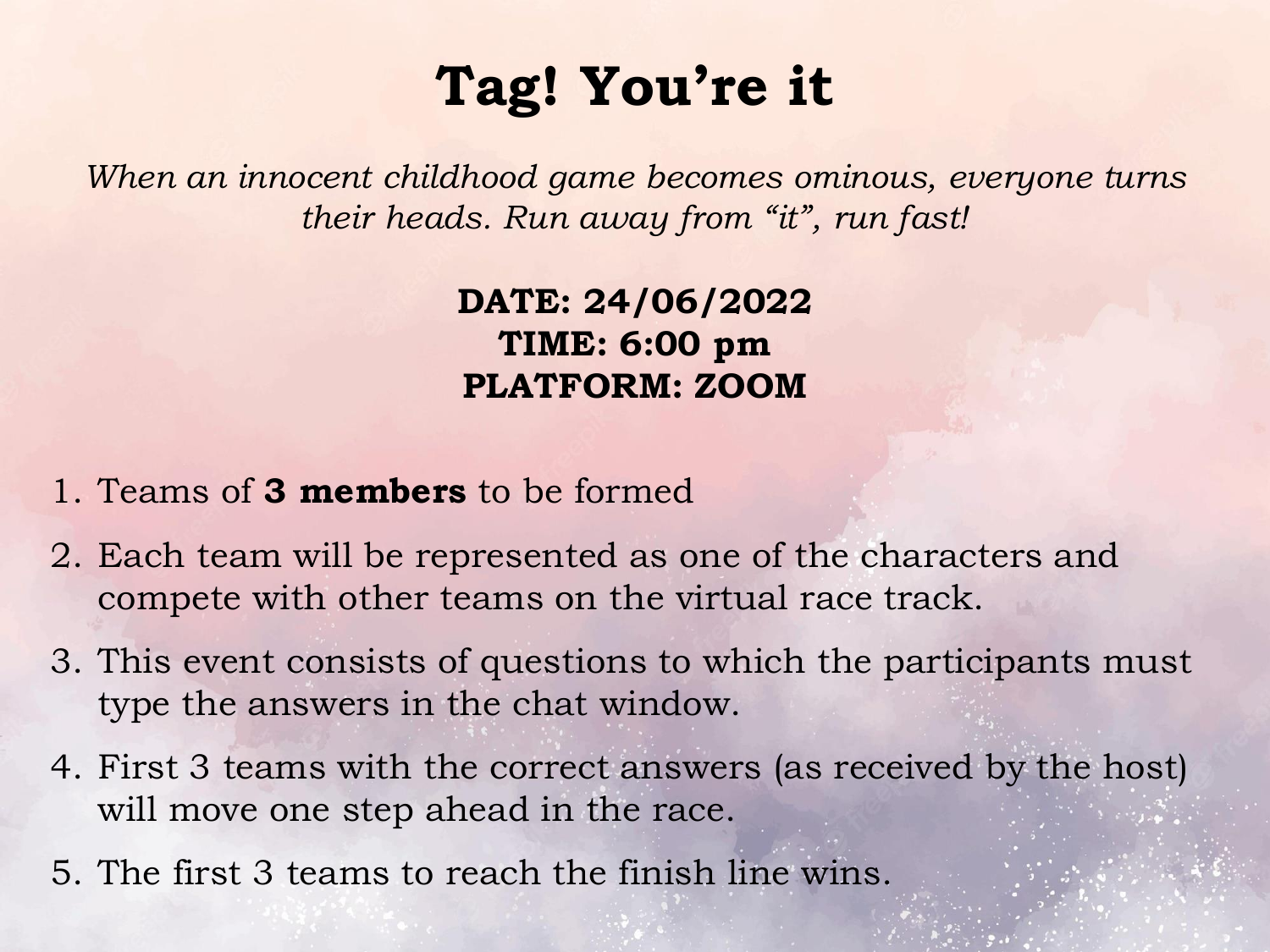## **Biohazard Breach**

*Do you have what it takes to fight for your life in the mouth of danger?*  In a deadly lab-leak, there is only one way out! But you have to brawl *for it! Register for a thrilling game of the survival of the fittest.*

> **DATE: 24/06/2022 TIME: 6:00 pm PLATFORM: ZOOM**

- 1. It is an **individual** event.
- 2. Participants are expected to pick their fictional character from a list sent the previous day.
- 3. The participants are supposed to unmute and defend themselves.
- 4. The judge and participants can ask questions in between to each other in a fierce debate.
- 5. Nerve yourselves to face additional challenges coming your way!